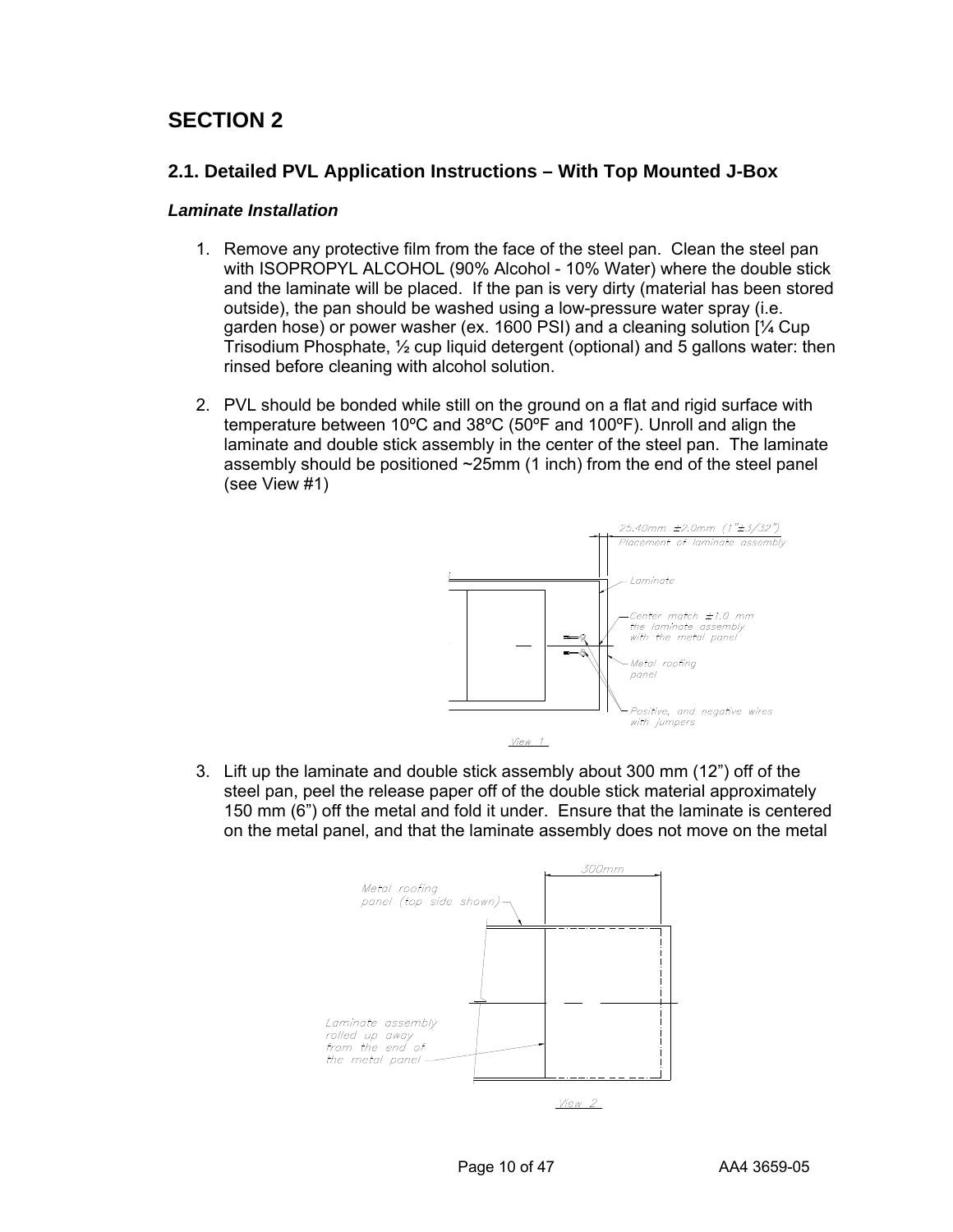panel during the process (see View 2). This is critical, as **the laminate's position will be fixed after the first six inches is bonded to the steel pan.**

- 4. Stick the peeled end of the laminate assembly onto the steel pan. Roll up the rest of the laminate assembly up to the stuck portion of the laminate. After the laminate assembly is rolled up on the steel pan, one person should peel the release paper from the bottom of the laminate assembly as another person unrolls the laminate onto the steel pan. Stick the remaining laminate against the pan, making sure the laminate is aligned properly on the steel pan.
- 5. After the laminate has been applied completely to the steel pan, use a roller to press the center of the laminate against the steel pan (See View 3). Then use a roller to press the laminate onto the steel pan, starting from the center of the laminate, and rolling out to the edges of the laminate (See View 4).



#### *PVL Modules supplied with Factory "Quick Connect" Wires and Terminals*

6. The PVL Modules can also be supplied with J-Boxes with factory-installed Quick Connect wires and terminals. The J-Box is bonded to the laminate/steel pan assembly using the Top Mounted J-Box Instructions found in this manual. After the J-Box is mounted to the laminate / steel pan assembly, the modules are wired together using the Quick Connect wires and terminals. (See View 5a). See Addendum #1: wiring *UNI-SOLAR* PVL Modules with Quick Connect Terminals

**NOTE: The Quick Connect terminals are meant to be used as interconnection devices only. They are not to be used as a means of disconnecting the solar array.** 

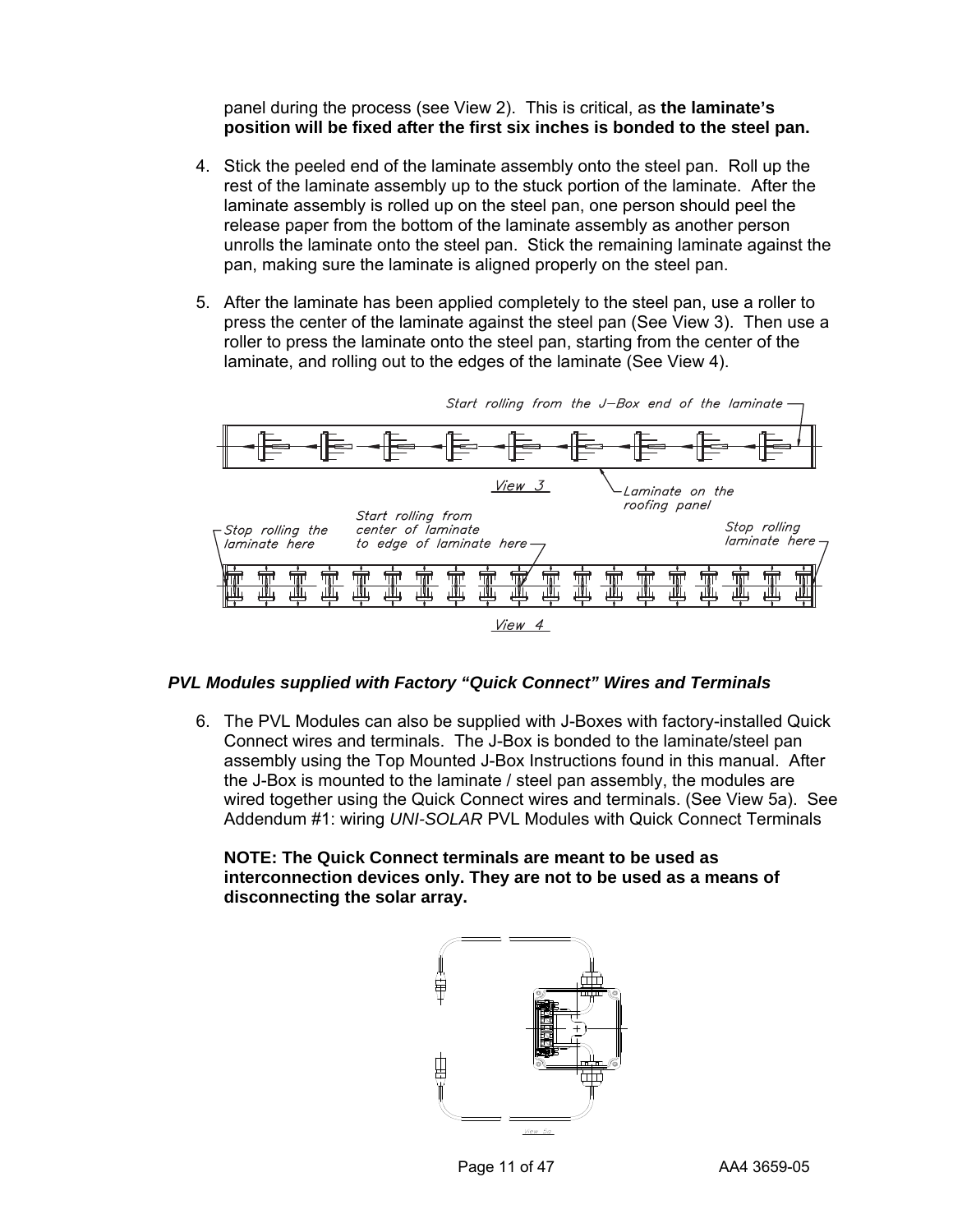### *Top Mounted J-Box Installation*

7. Make sure there is a piece of double-sided tape on the bottom of the J-Box (See View 5). If you have ordered the J-Box with Quick Connects, your J-Box will look like View 5a.



8. Place the J-Box on the laminate with the two (2) wires protruding through the opening on the bottom of the J-Box (see View 6)



9. Center the two (2) termination wires on the laminate in the center of the opening on the bottom of the J-Box (See Enlarged View and View 7).

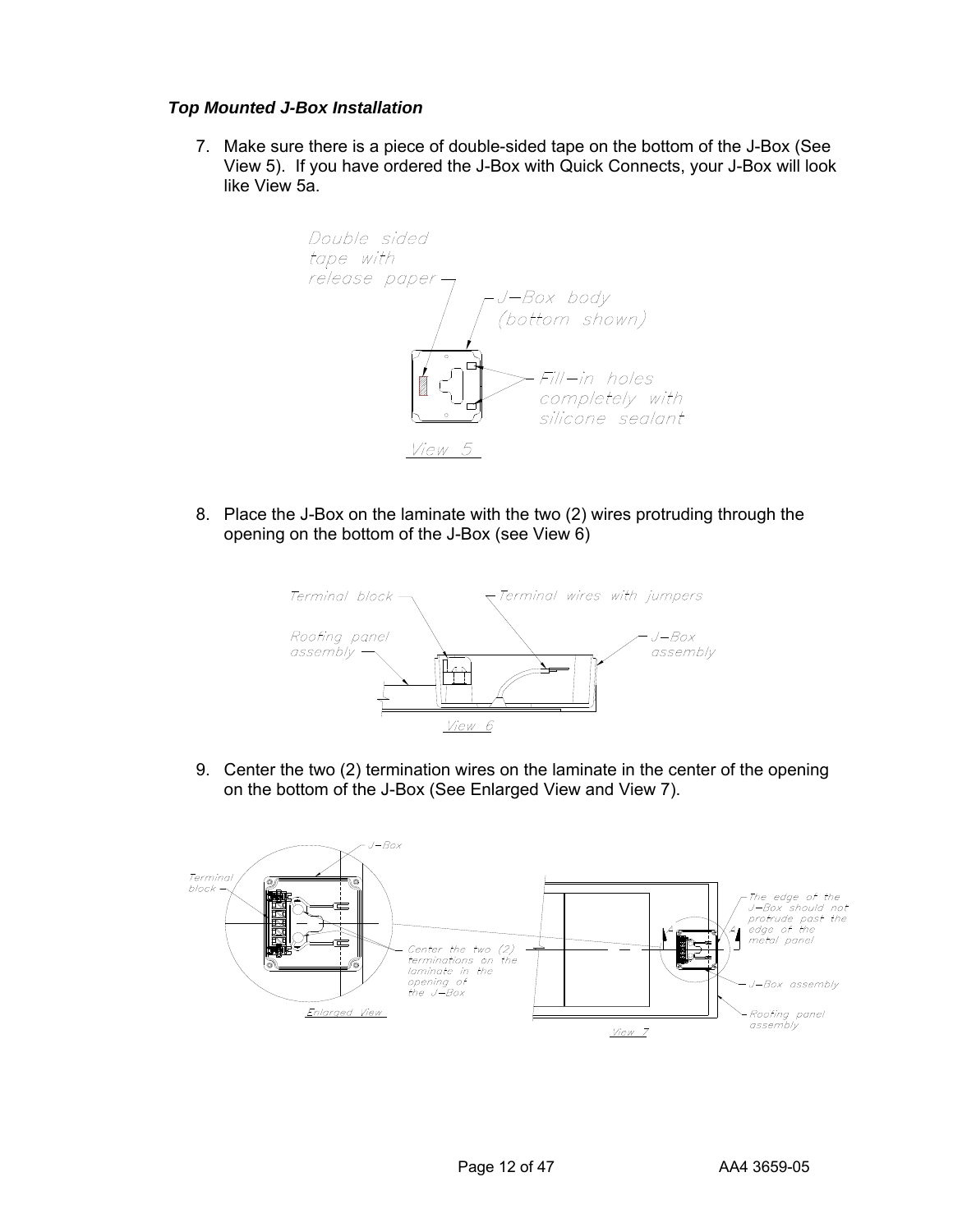10. Make an outline of the box with a felt tip marker. After you have made the outline of the J-Box, set the J-Box aside (See View 8).



- 11. Fill in the two openings on the bottom of the J-Box with the supplied Dow 739 RTV silicone sealant (Black, 10.3 oz. USO Part # AA320879) (see View 5)
- 12. Apply the silicone sealant caulking just inside the marked position on the laminate and steel pan as shown in View 9 and the Enlarged View B. Apply a generous bead (1/4" x 1/4") of silicone sealant. Apply a small bead (1/4" x 1/8") of silicone sealant on the inside perimeter of the rectangular marking around the two (2) terminal wires (See Enlarged View B).



- 13. Make sure the sealant bead is continuous and uniform.
- 14. Remove the release paper from the double-sided tape on the bottom of the J-Box.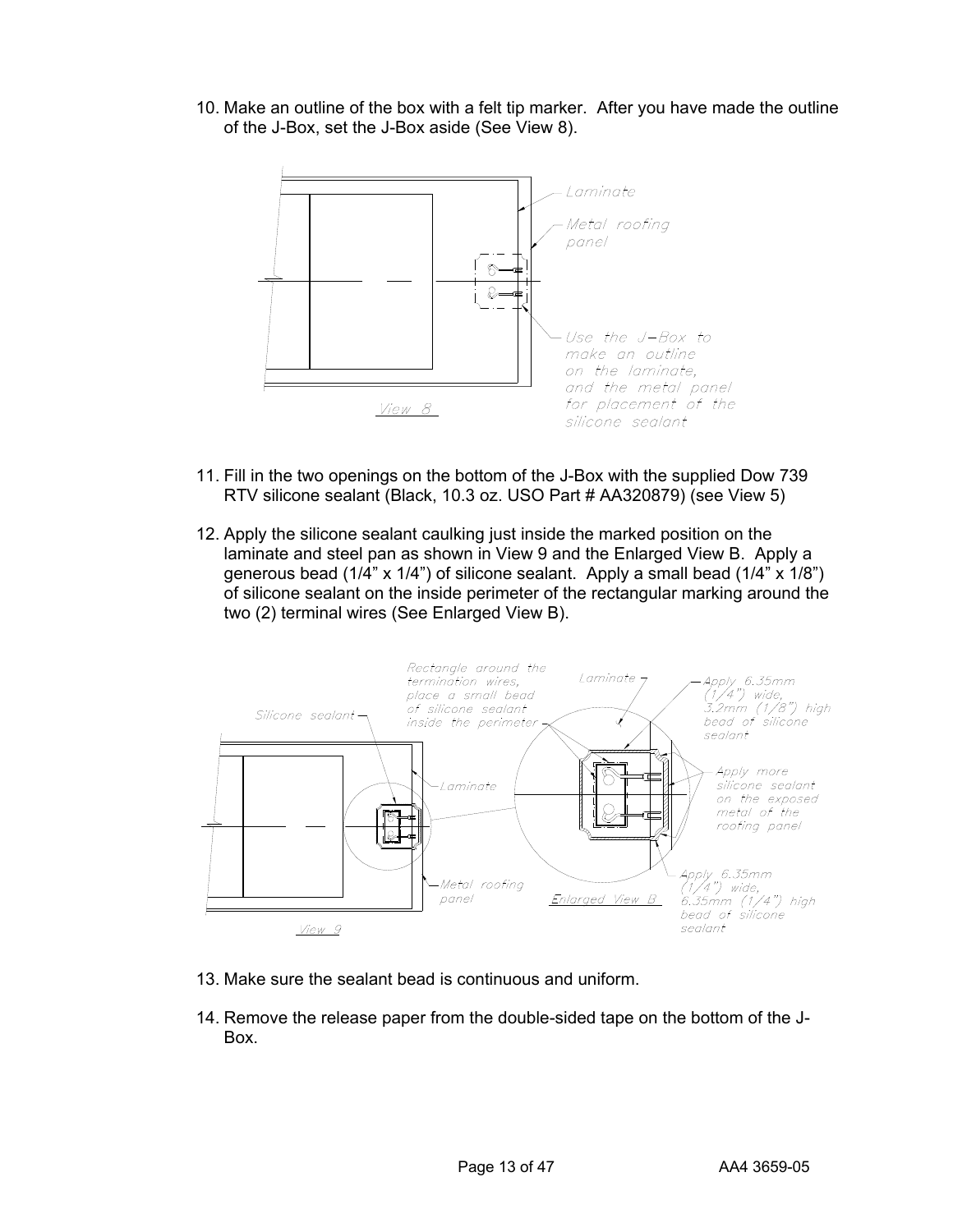- 15. Align the J-Box case on the silicone sealant on the laminate and steel pan. Make sure the edges of the bottom of the J-Box are aligned properly with the silicone sealant on the steel pan.
- 16. Make sure that the two terminal wires are properly aligned with the opening on the bottom of the J-Box. The J-Box should be center matched, and edge matched with the steel pan (See View 10).



*View 10* 

- 17. Check to make sure that the two terminal wires are not trapped or pinched between the J-Box case and the laminate.
- 18. Press the J-Box against the steel pan so that the double-sided tape on the bottom of the J-Box sticks to the PV laminate (the double-sided tape will hold the J-Box in place until the silicone sealant has fully cured).

**NOTE**: If you are required to use screws with the laminate (ex. high slope roofs in very hot climates), installers can use the screw penetration template included with their PVL shipment. A picture of the template is shown on page 7 of this manual.

19. Fill in the opening in the bottom of the J-Box completely with the silicone sealant up to the inside edge of the opening. None of the laminate should be exposed in the J-Box opening. Do not over-fill the opening with sealant (see View 12 and 13). The sealant should come up and over the edge slightly.



 $View$  12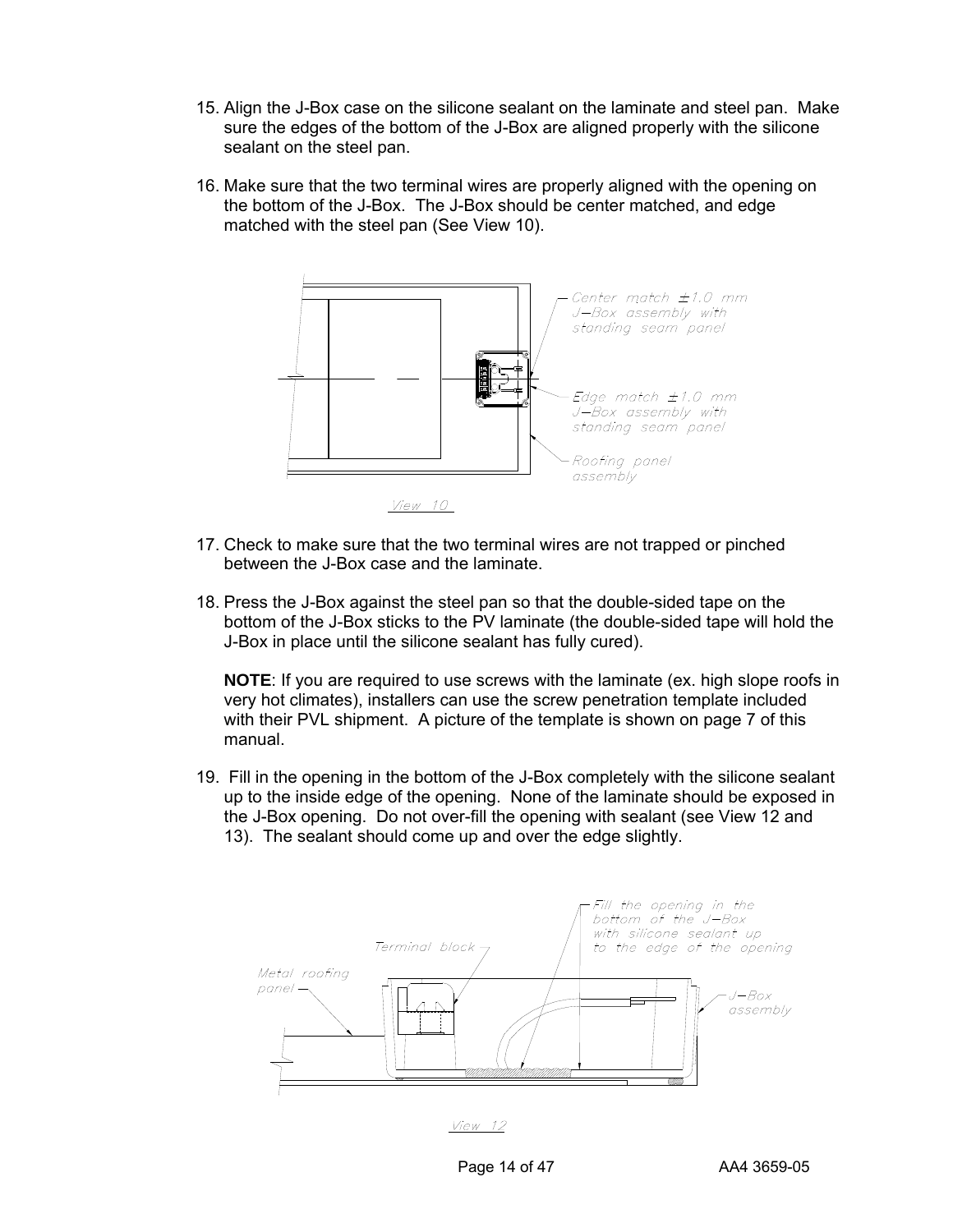

- 20. Place the J-Box lid on the top of the J-Box after allowing the silicone sealant to set up ("cure"). This will take approximately 8 hours.
- 21. Make sure the direction of the UNI-SOLAR logo on the J-Box lid is properly placed with respect to the steel pan (See View 14).
- 22. Screw down the four screws at the four corners of the J-Box lid. The recommended torque range for the J-Box cover screws is  $14 \pm 1$  in-lb.



23. Screws for laminate penetration shall either be wood stainless steel screw #8 or wood screw #10; the torque shall be in the range of 20 to 60 in-lb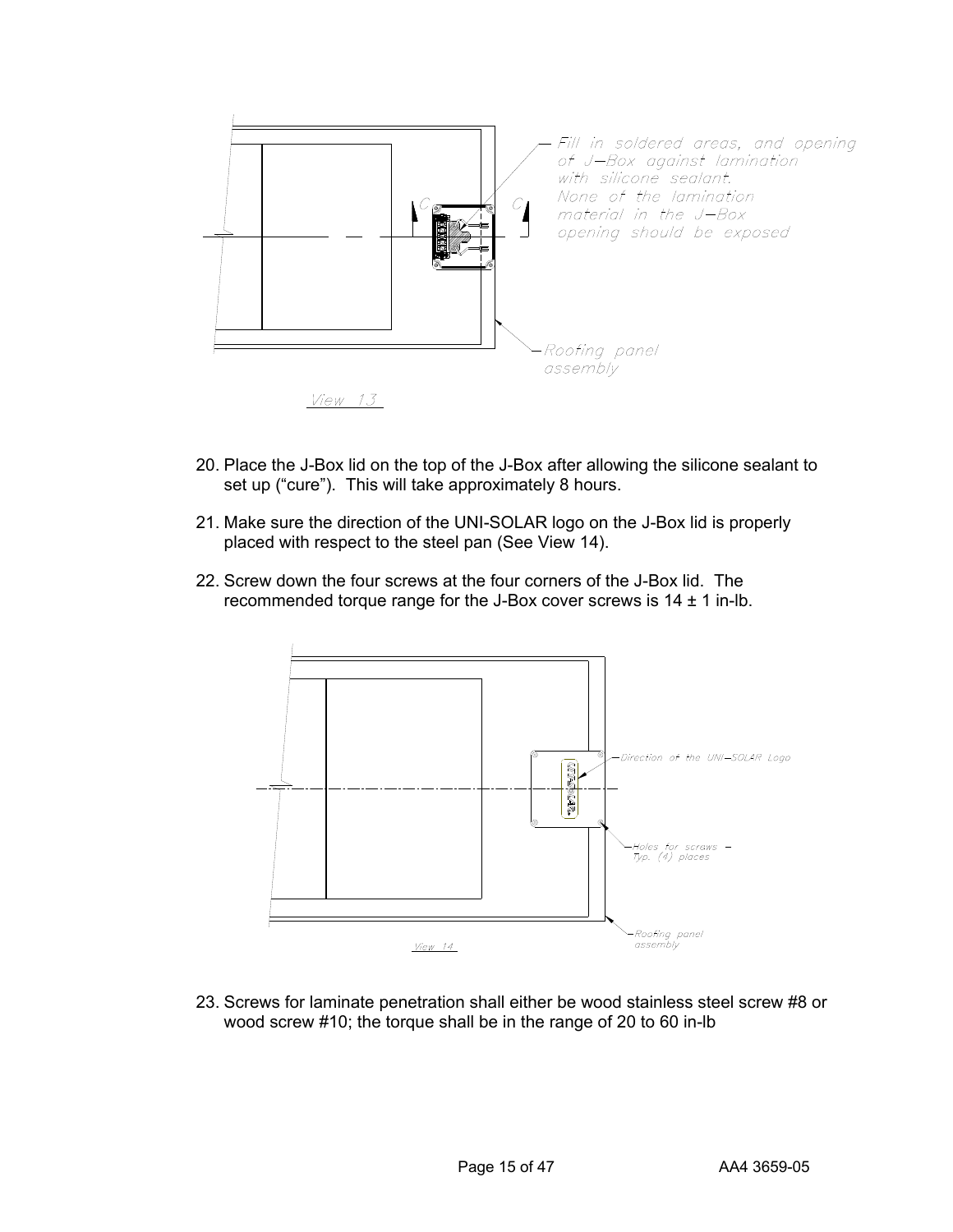# **2.2 Detailed PVL Application Instructions – With Bottom Mounted Junction Box**

NOTE: This option shall not be used on BIPV applications on buildings, but may be used for ground mount, or other open structures applications only, per NEC section 690.31.

### *Laminate Installation*

1. Cut two (2)  $\frac{3}{4}$ " (19 mm) holes in the metal panel for the terminations. The holes must be cut into the metal panel from the same side that the laminate assembly will be placed upon so that any burr is on the bottom side. The proper positioning of these holes is critical. There is just 1 mm of tolerance for the positioning of these holes, see View 15.



2. Remove any protective film from the face of the metal pan. Clean the metal pan with ISOPROPYL ALCOHOL (90% Alcohol - 10% Water) where the double stick and the laminate will be placed. If the pan is very dirty (material has been stored outside), the pan should be power washed with a cleaning solution (1/4 Cup Trisodium Phosphate, ½ Cup Detergent (ex. Tide®), and 5 gallons Water) and then rinsed before cleaning with alcohol solution



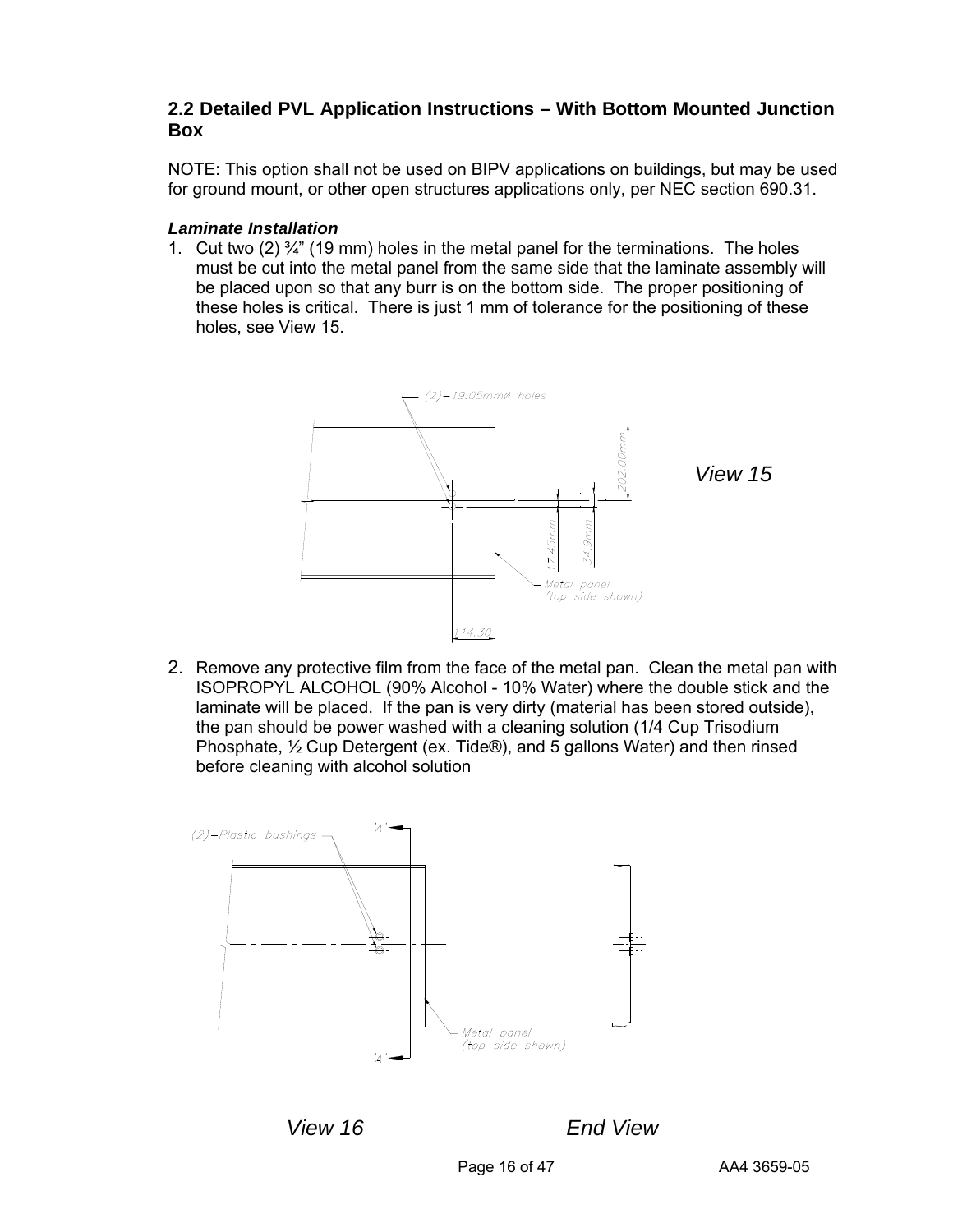- 3. Insert (2) two plastic bushings into the cut holes, one in each hole from the topside of the metal pan, see View 16 above.
- 4. The work surface should be flat and rigid. Make sure the end of the metal panel overhangs the flat rigid working surface just past the plastic bushing in the bottom of the metal panel.
- 5. Align the laminate and double stick assembly on the center of the metal roofing pan. The laminate assembly should be positioned approximately  $1\frac{1}{2}$  inches (38 mm) from the end of the metal panel, see View 17 below.



6. Then lift up the laminate and double stick assembly off the metal pan just past the edge of the wires (about 2" inches (51 mm) past the (2) two wires). Peel the release paper off of the double stick material approximately 6" inches (150 mm) and fold it under. Make sure the laminate is centered on the metal pan and the laminate assembly does not move on the metal pan during this process, See View 18. This is critical as **the laminate's position will be fixed after this fist six inches is bonded to the metal pan.** 

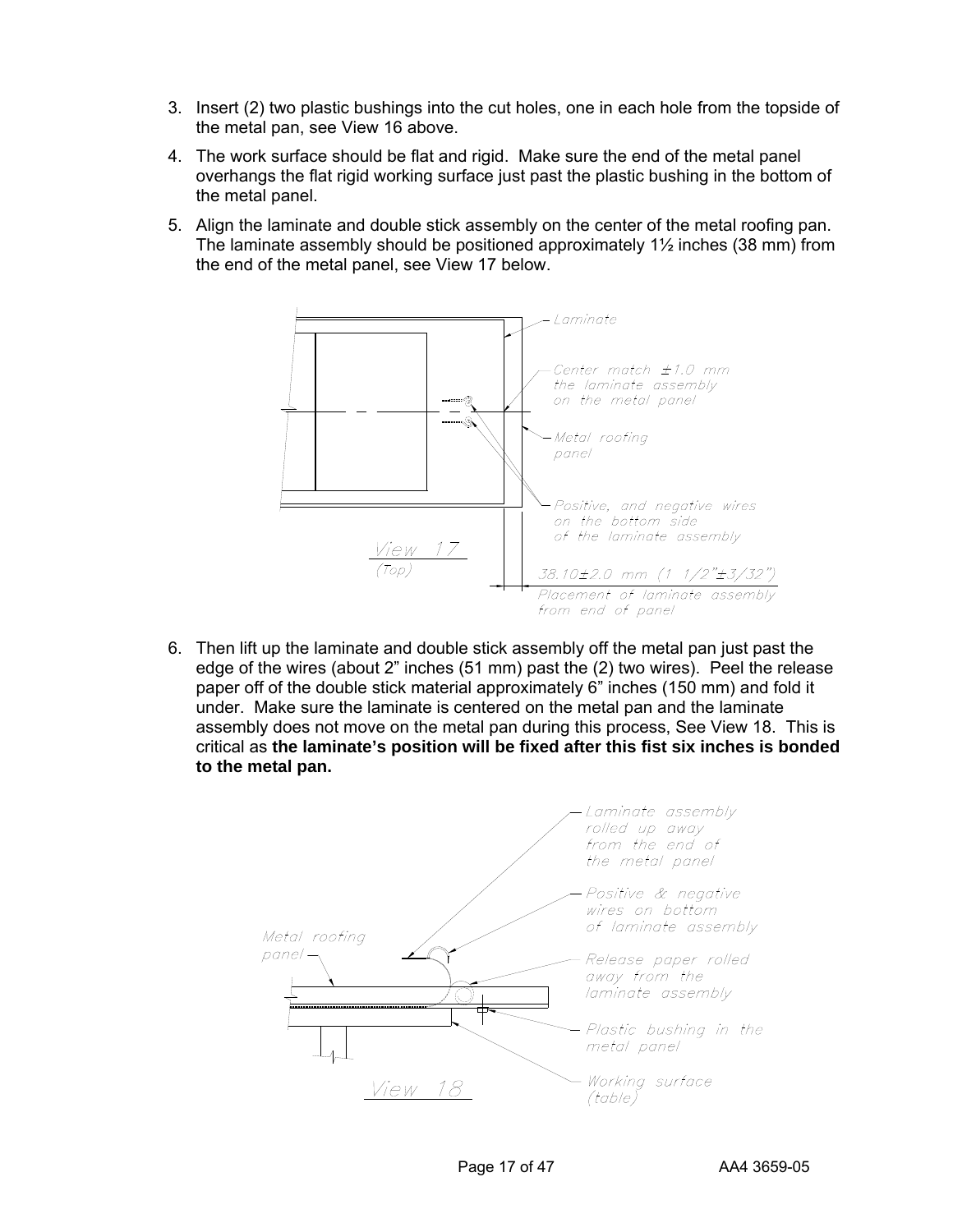7. Carefully roll the laminate assembly back onto the metal pan while placing the two (2) wires through the plastic bushings in the metal pan, see View 19. Stick the peeled end of the laminate assembly onto the metal panel.



8. Roll up the rest of the laminate assembly up to the stuck portion of the laminate. After the laminate assembly is rolled up on the metal pan, one person should peel the release paper from the bottom of the laminate assembly as another person unrolls the laminate onto the metal pan. Stick the laminate assembly against the metal pan, see View 20



9. After the laminate has been applied completely onto the metal pan, use a roller to press the center of the laminate against the metal pan. Then use the roller to press the laminate assembly onto the metal pan, starting from the center of the laminate and rolling out to the edges of the laminate, see View 21 and 22.

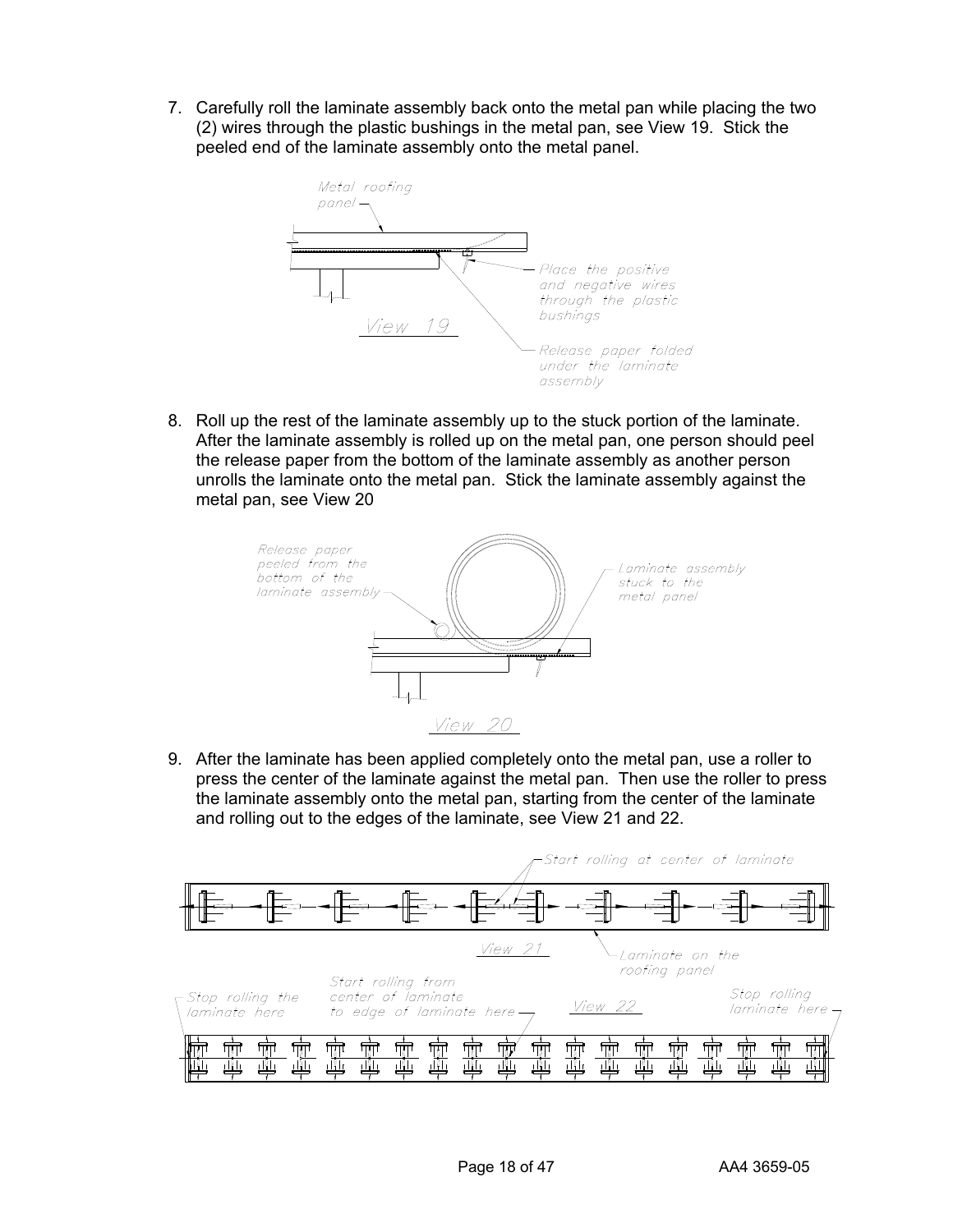- 10. To prepare to place the J-Box on the metal panel assembly, turn over the metal pan so that the bottom side faces up.
- 11. Place the J-Box on the bottom of the metal pan with the two (2) wires and plastic bushings placed through the opening on the bottom of the J-Box, see View 24.



Center the two (2) plastic bushings and termination wires on the bottom of the metal pan in the center of the opening on the bottom of the J-Box, see View 25 and the Enlarged View, and make an outline of the J-Box on the metal pan, see View 26.

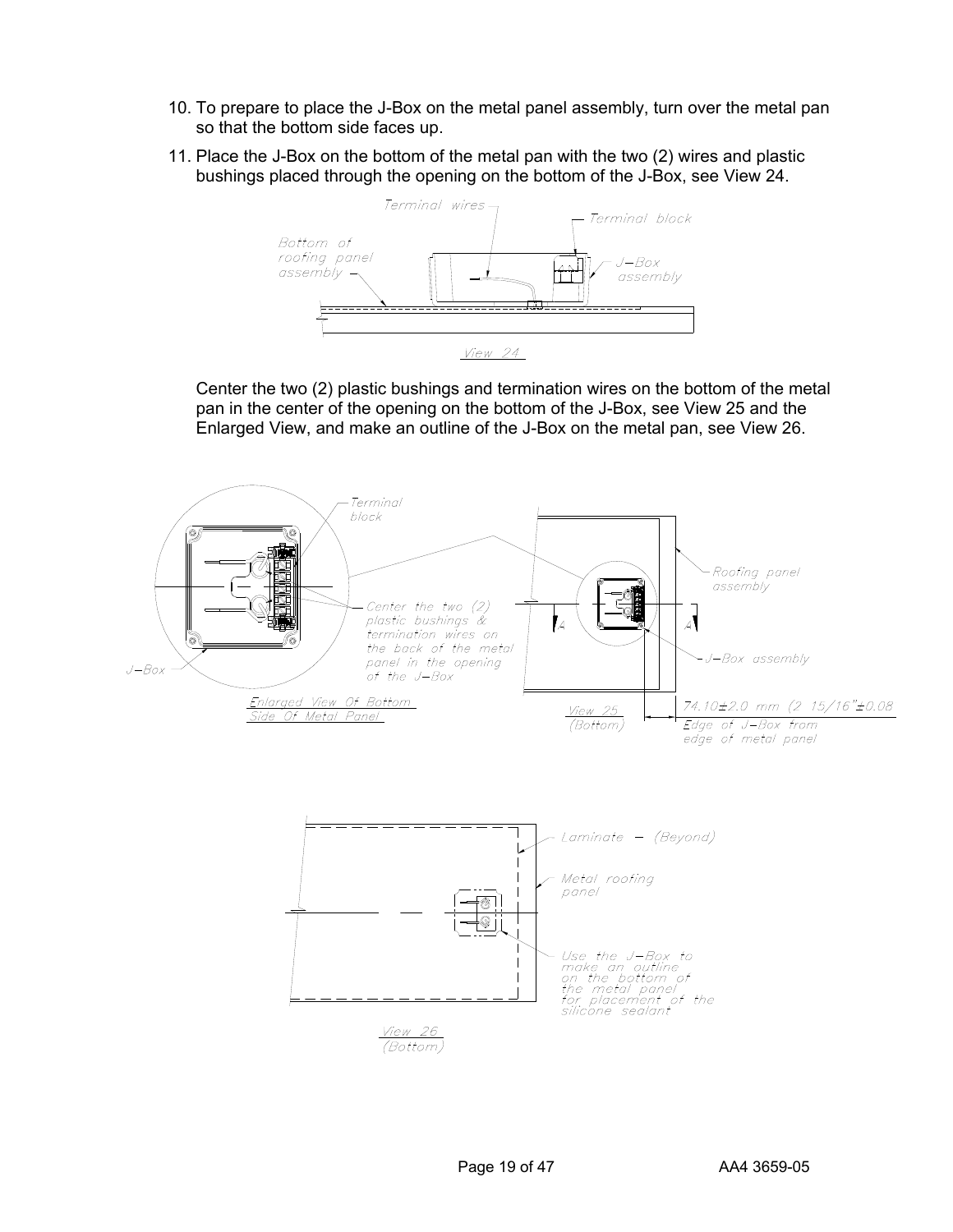- 12. After you have made the outline of the J-Box on the bottom of the metal pan, set the J-Box aside.
- 13. Apply the silicone sealant caulking just inside the marked position on the laminate and metal pan as shown in View 27 and the Enlarged View B. Apply a generous bead  $(\frac{1}{4}^n \times \frac{1}{4}^n)$  of silicone sealant. Apply a small bead  $(\frac{1}{4}^n \times \frac{1}{8}^n)$  of silicone sealant on the inside perimeter of the rectangular marking around the two (2) terminal wires (See Enlarged View B).
- 14. Make sure that the sealant bead is continuous and uniform.
- 15. Make sure there is a piece of double sided tape on the bottom of the J-Box. Fill in the two openings on the bottom of the J-Box with silicone sealant, see View 27 below. Remove the release paper from the double sided tape on the bottom of the J-Box.







16. Place a wood block 2 x 4 x 10" inches long beneath the metal panel (between the PVL laminate and the working surface) in the area below the outline of the silicone sealant to help support the pan when applying the J-Box assembly, see View 28.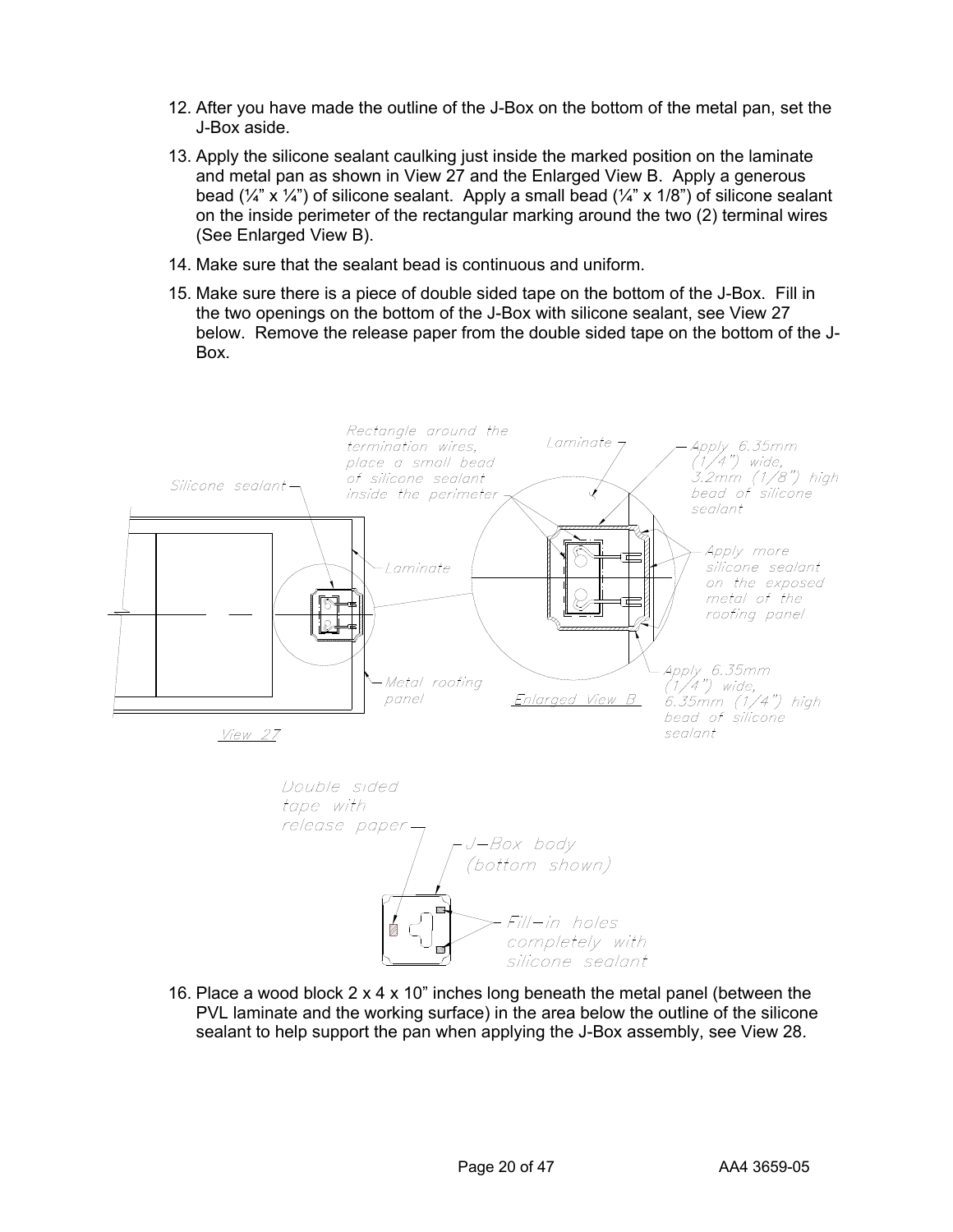17. Align the J-Box case on the silicone sealant on the metal pan. Make sure the edges of the bottom of the J-Box are aligned properly with the silicone sealant on the metal pan.



- 18. Make sure that the two terminal wires are properly aligned within the opening on the bottom of the J-Box. The J-Box should be center matched and 2 15/16ths (74 mm) from the edge of the metal panel.
- 19. Check to make sure the terminal wires are not trapped or pinched between the J-Box case and the bottom of the metal pan.
- 20. Press the J-Box against the bottom of the metal pan so that the double-sided tape on the bottom side of the J-Box sticks to the metal pan.
- 21. Completely fill the opening in the bottom of the J-Box, including the inside and outside of the two (2) plastic bushings with silicone sealant, up to the inside edge of the opening. None of the metal pan should be exposed in the J-Box opening. Do not overfill the opening with sealant, see View 29 and 30. **NOTE: You must allow the silicone sealant to set up ("cure") for at least eight (8) hours before attaching the J-Box cover.**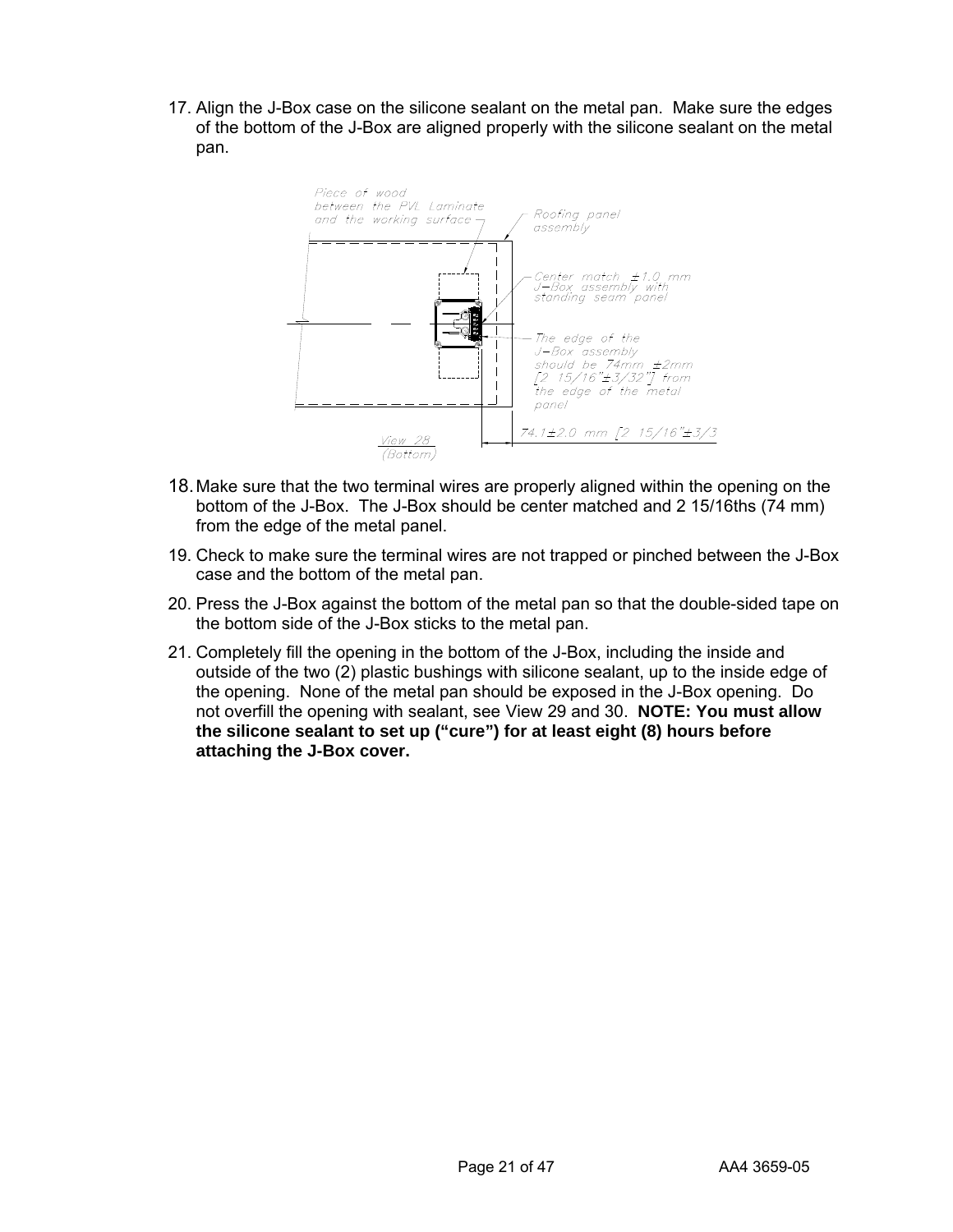